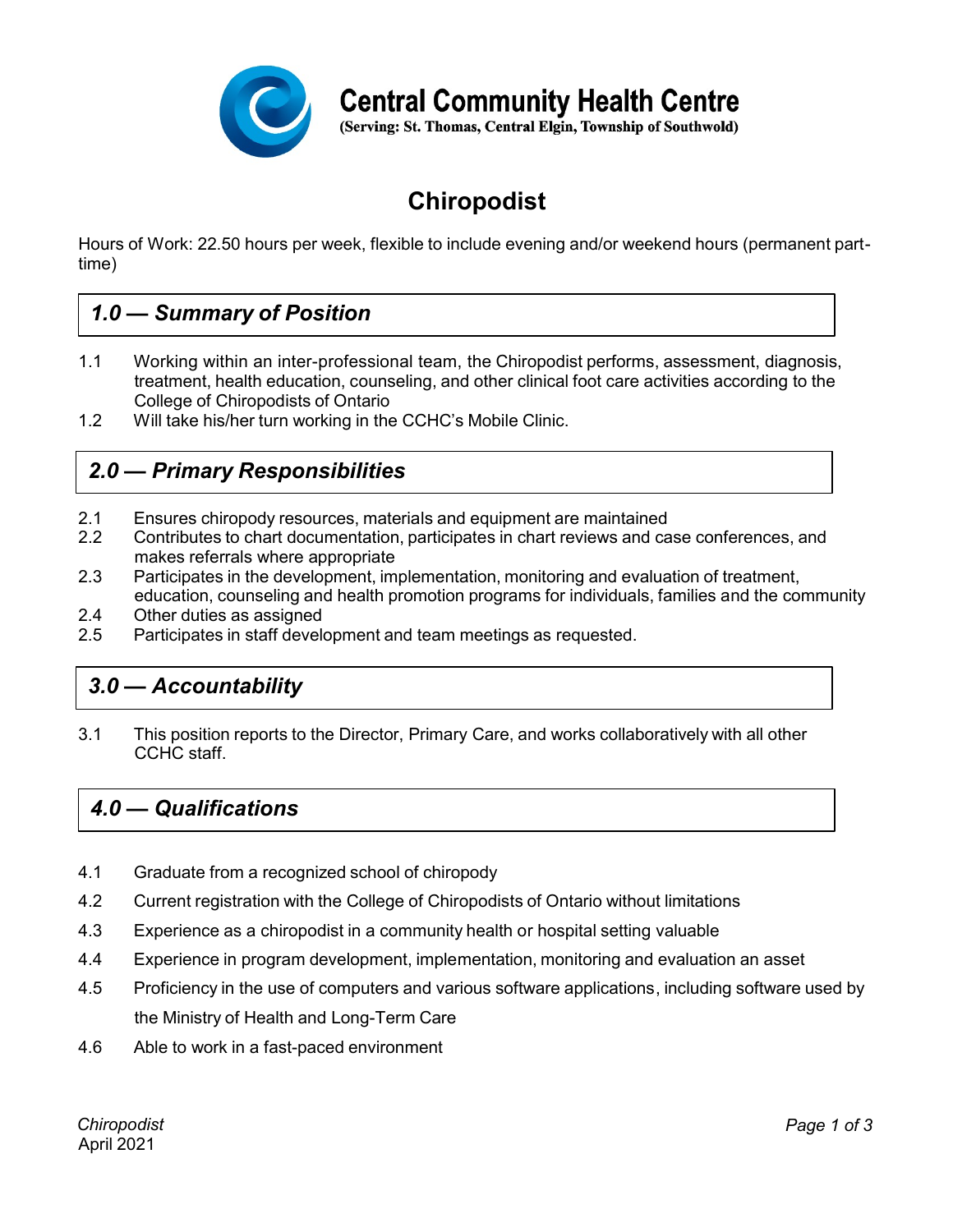- 4.7 Able to respond in a positive way to demanding issues and project a welcoming, friendly personality
- 4.8 Valid Ontario Driver's Licence an asset

# *5.0 — Upholding Standards*

#### **Organizational Beliefs, Values and the Health Promotion Model**

- 5.1 Knowledgeable about the organization's vision, mission, principles and organizational philosophy, and incorporates these beliefs into everyday work
- 5.2 Works in a manner that incorporates health promotion and recognizes the determinants of health
- 5.3 Understands and respects the process by which the community is involved in decision making
- 5.4 Engages volunteers, participants and/or clients in leadership and/or capacity development opportunities wherever possible
- 5.5 Works to reduce barriers to access (e.g. transportation, childcare, hours of service, etc.)
- 5.6 Maintains and develops professional competence through appropriate continuing education methods as approved by the Chief Executive Officer
- 5.7 Ensures that use of personal information acquired in the line of duty complies with CCHC's privacy policies.

### **Organizational Excellence**

- 5.8 Provides a welcoming and supportive environment for participants and individuals served
- 5.9 Acts with professionalism and courtesy toward participants and individuals served by the CCHC, the general public and other staff members
- 5.10 Works in a manner that preserves, maintains and respects confidentiality of participants, volunteers, clients and staff information
- 5.11 Respects and values the diversity of communities and individuals
- 5.12 Contributes to the development and promotion of CCHC in St. Thomas, Central Elgin and Township of Southwold
- 5.13 Maintains and develops professional competence through appropriate continuing education and/or professional development.

### **Occupational Health and Safety**

- 5.14 Works in a manner that meets all Health and Safety requirements, to ensure a healthy and safe workplace
- 5.15 Takes and maintains required training (e.g. WHMIS, First Aid).